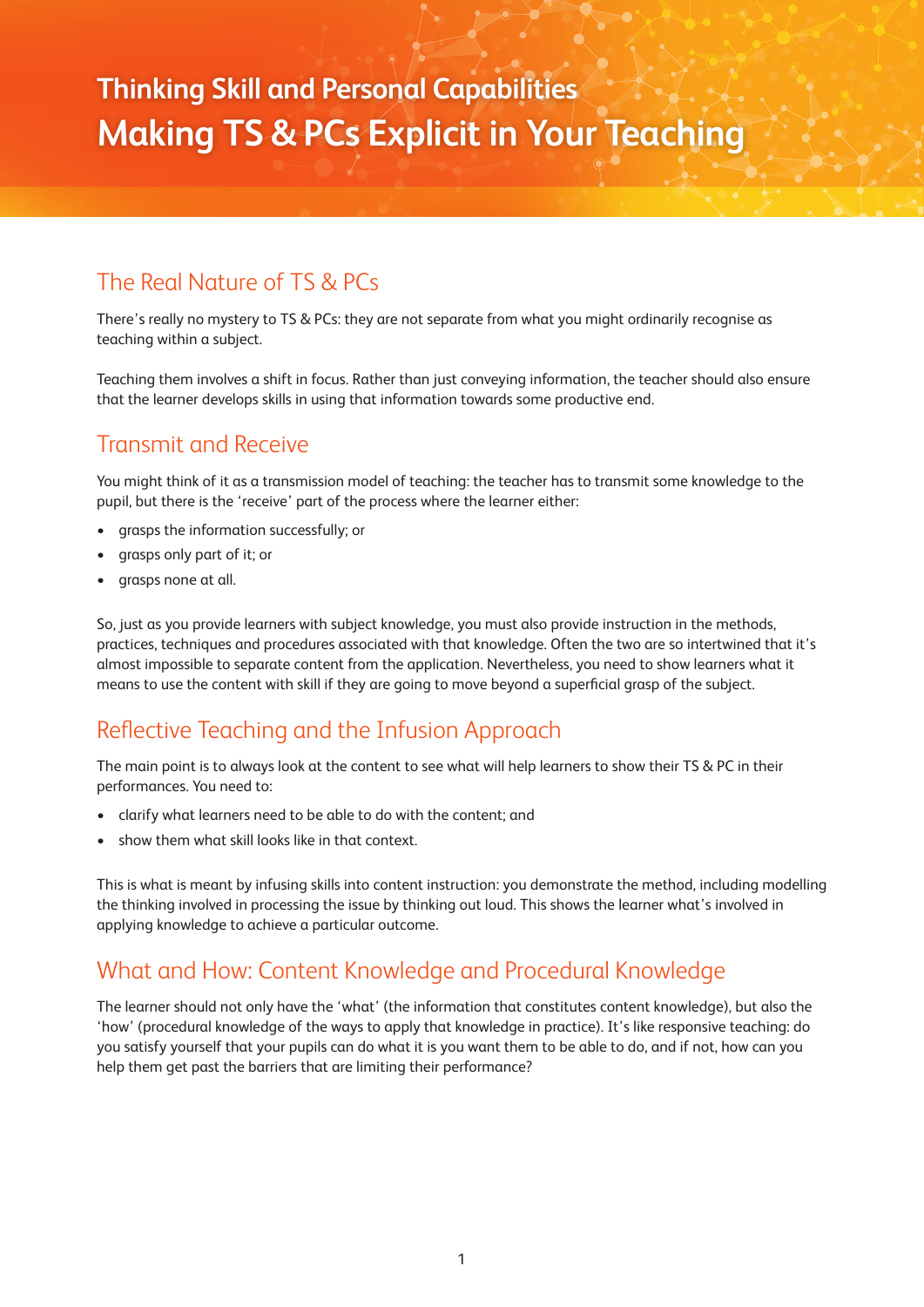# Effective Thinking

Any learner gets better at a subject as their thinking becomes more effective. In the early stages this can often be a question of knowing enough—you need to know a certain amount about a subject before you can begin to understand it.

Quite quickly though, further thinking progress depends on the learner being able to process content in ways that are often defined by the characteristics of the subject. You don't just think 'about' the content, you think about it in order to do something with it. Again, early stages involve being told what to do with the content and how to perform the operations. The teacher shows the learner what to do, or tells them how to do it by following a series of steps.

### More Sophisticated Learning

Often, progress in learning within a subject context is talked about in terms of becoming more sophisticated. 'More sophisticated' means being able to perform increasingly difficult mental moves (thinking) on a variety of topics. What makes this difficult to discern is the fact that increasingly sophisticated mental moves are invisible. However, the pupil can display them through actions such as:

- being able to manipulate the material in various ways;
- writing an essay;
- drawing a conclusion;
- weighing pros and cons; and so on.

## Critical Thinking: Discrimination and Discernment

To be sophisticated, the pupil's understanding of their subject should be combined with qualities such as discrimination, discernment, accuracy and effectiveness. They are shown a method and practice until they can apply it independently.

Sophisticated performance happens when the pupil can combine content knowledge with skilled manipulation of the constituents of that knowledge. You can't get better at a subject without also getting better at thinking.

## Optimising Learning

This process involves planning:

- the content, and how to instruct within it; and
- the knowledge components, and how to go about learning them.

Pupils should move from surface to deep understanding, and from reliance on the teacher to independence.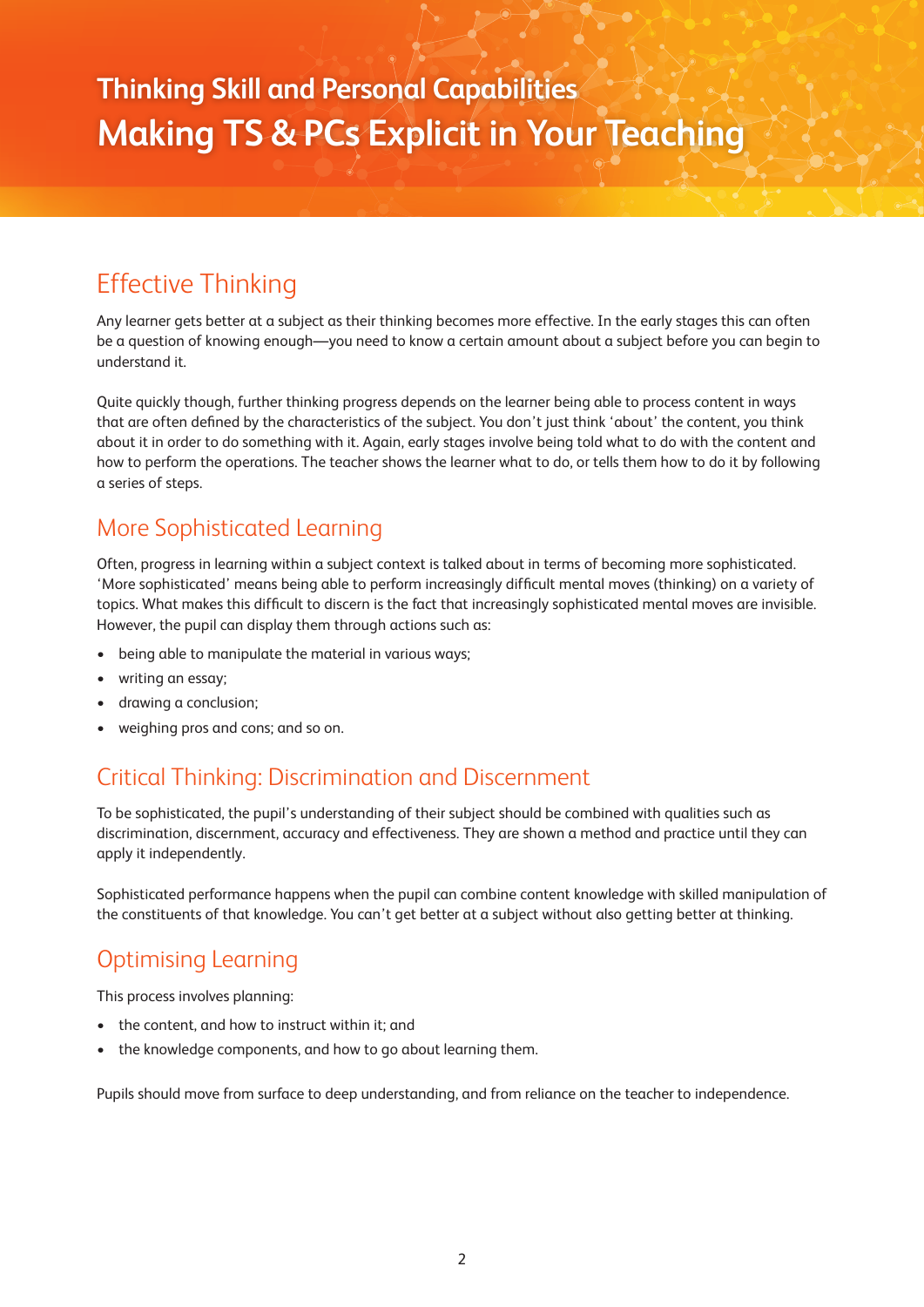### No 'Quick Fix'

For these reasons TS & PCs shouldn't be seen as a 'bolt-on': it's a question of infusing skills into content instruction. Improvements in outcomes will be as a result of pupils making progress in the quality of their thinking. However, pupils' work will not necessarily have substantial additional evidence of TS & PCs: it's simply the case that pupils won't get better at the subject unless they are making progress in their thinking. There isn't a convenient recipe for what to do in order to move your pupils on from 'describe' to 'analyse'. That's because the details of becoming more skilful will be dictated by the topic and by the need to adapt methods to suit your own teaching style and the needs of your pupils.

Black and Wiliam made the same point in their seminal 1998 paper 'Inside the Black Box':

'There is no 'quick fix' that can be added to existing practice with promise of rapid reward. *On the contrary, if the substantial rewards of which the evidence holds out promise are to be secured, this will only come about if each teacher finds his or her own ways of incorporating the lessons and ideas that are set out above into her or his own patterns of classroom work.*'

'Inside the Black Box: Raising Standards Through Classroom Assessment', p.17

#### From Informal and Implicit to Considered and Explicit

The TS & PCs framework brings together a range of thinking skills, learning dispositions, personal skills and interpersonal skills. Many of these are already familiar to teachers. Such skills will have been developed informally wherever teaching is effective. However, what is valuable about TS & PCs is that they place a direct emphasis on instructing pupils in becoming more skilful in particular applications of knowledge and understanding. If pupils are to learn meaningfully, to think flexibly, to make reasoned judgements, to be creative, and to work both independently and collaboratively, then giving attention to developing these skills and capabilities is crucially important.

#### What to Teach and How to Teach it

Such significant learning outcomes can't be left to chance. Teaching must make clear what is meant by these types of thinking and learning skills, and then go on to teach them directly.

The TS & PCs framework is at the centre of the curriculum to help prompt teachers to design learning opportunities so that pupils think, interact, and manage their own learning more skilfully and in a more structured way. That means finding ways to support pupils in their grasp of subject disciplines, methods and procedures. Teachers should consider not only what to teach, but also how to teach it.

There are strategies that you can use to help pupils learn more deeply, such as Assessment for Learning and metacognition. Many of these pedagogical strategies align closely with aspects of the TS & PCs.